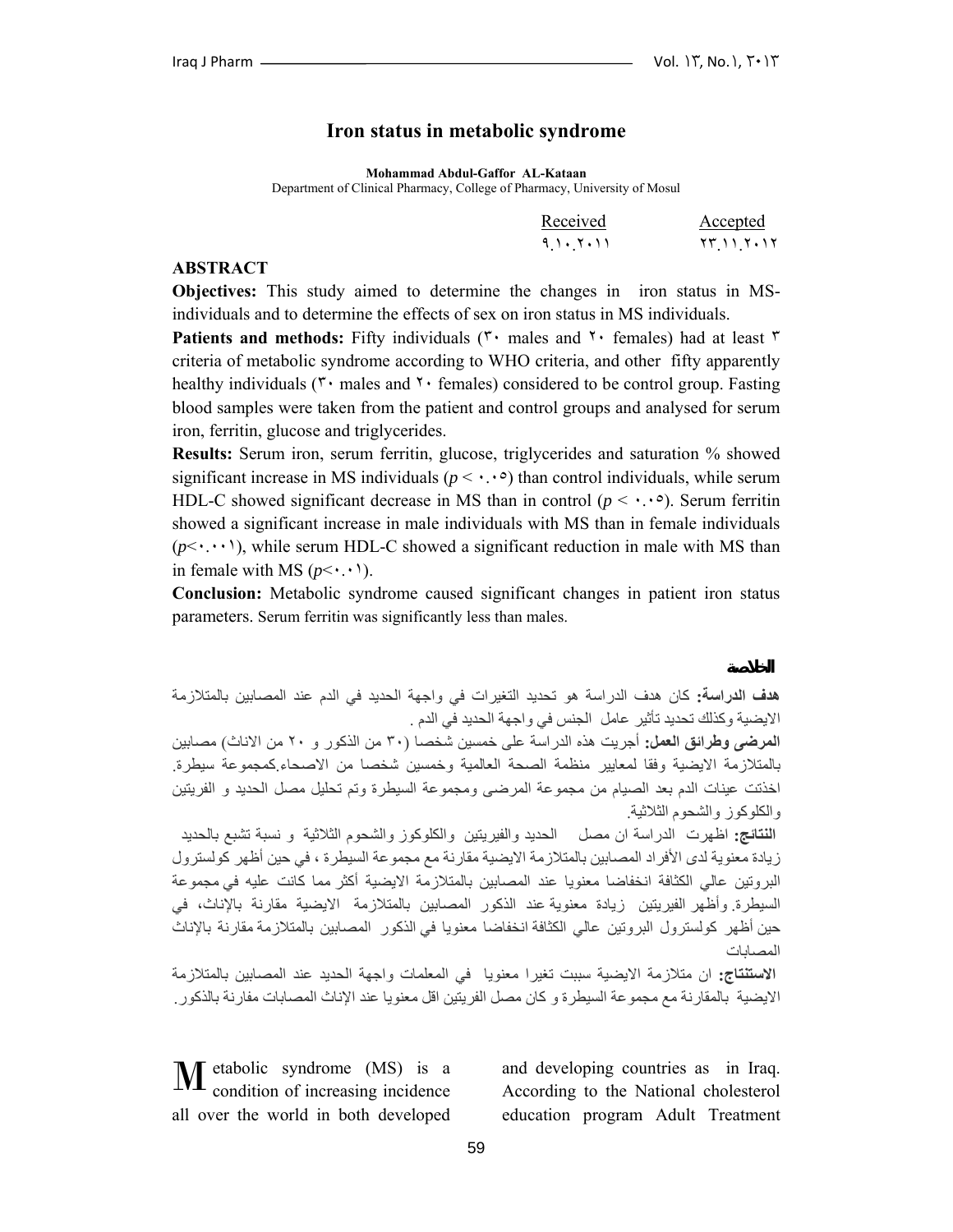Panel-III (ATP III) guideline define MS: as any subject with at least three of the following criteria: BMI  $\geq^{\mathsf{r}}$ . kg/m<sup>'</sup>, serum triglyceride (TG)  $\geq$ <sup>10</sup> mg/dL, low serum high density lipoprotein (HDL-C)  $\leq \frac{1}{2}$  mg/dL in male and  $\leq \circ \cdot$  mg/dL in female, blood pressure  $\geq$  1<sup>r</sup> $\cdot$ / $\wedge \circ$  mm Hg and fasting serum glucose  $(S.G) \geq 11 \cdot mg/dL$ .

 Metabolic syndrome may be related to changes in serum ferritin, iron and transferrin. Although ferritin is an indicator of cellular iron store in healthy subject, it provides little information on iron turnover in the  $body.$ <sup> $\lambda$ \*</sup>

 Transferrin is transporting protein (Shuttle protein) mainly synthesized in the liver and its principle role is the transport of ionic-iron to the liver, spleen and bone marrow.<sup>"</sup> Transferrin level rises in iron overload and falls with iron depletion status.<sup>4</sup>

 MS is associated with hyperglycemia and liver abnormality in addition to low grade inflammatory reaction, which may cause changes in serum iron and iron transporting proteins.<sup>°</sup>

 This study was conducted to determine the changes in iron status in MS individuals compared with the controls, and the effects of sex on iron status in MS individuals.

### **Materials and methods**

This study was conducted in the period from January through September ٢٠١١ in Private internal medicine clinics in Al-Drkzilea area, Mosul. This study received approval from ethics and scientific committee in the department of Clinical Pharmacy, University of Mosul. Fifty MS-individuals ( $\mathbf{r}$  males and  $\gamma$  females) had at least  $\gamma$  criteria of metabolic syndrome according to WHO criteria<sup>'</sup>, and other fifty apparently healthy individuals (٣٠ male and ٢٠ female) were considered to be the control group.

Blood samples ( $\circ$  ml) were taken from the patient and control groups for analyses. Serum fasting glucose was assayed by glucose oxidase/peroxidase colorimetric method<sup>7</sup>. High density lipoprotein-cholesterol (HDL-C) was measured by Lopez-Virella method $v$ and triglycerides (TG) were measured by Fossati-enzymatic method<sup>^</sup>. Serum iron was estimated by using Ferrozine method<sup>4</sup>. Serum ferritin was estimated by trubidimetric latex immunoassay<sup>1</sup>. Serum transferring was measured by using immunological trubidimetric method<sup>11</sup>. Total iron binding capacity (TIBC) was measured by modification in Ransays method<sup>1</sup>, while transferrin saturation  $\%$  (Sat. $\%$ ) was obtained by the following equation $\mathbf{r}$ :

Saturation  $\frac{9}{6}$  serum iron / total iron binding capacity  $*\cdots$ 

Data are presented as mean  $\pm$  SD, unpaired t-test was used to compare between parameters,  $p \leq \cdot \cdot \cdot$  was considered significant.

# **Results**

This study revealed that serum iron, serum ferritin, glucose, triglycerides and trasferrin saturation % showed significant increase in MS individuals  $(p \leq \cdot \cdot \cdot)$  compared with the controls, while serum HDL-C showed significant decrease in MS than controls  $(p < \cdot, \cdot)$  as shown in Table 1.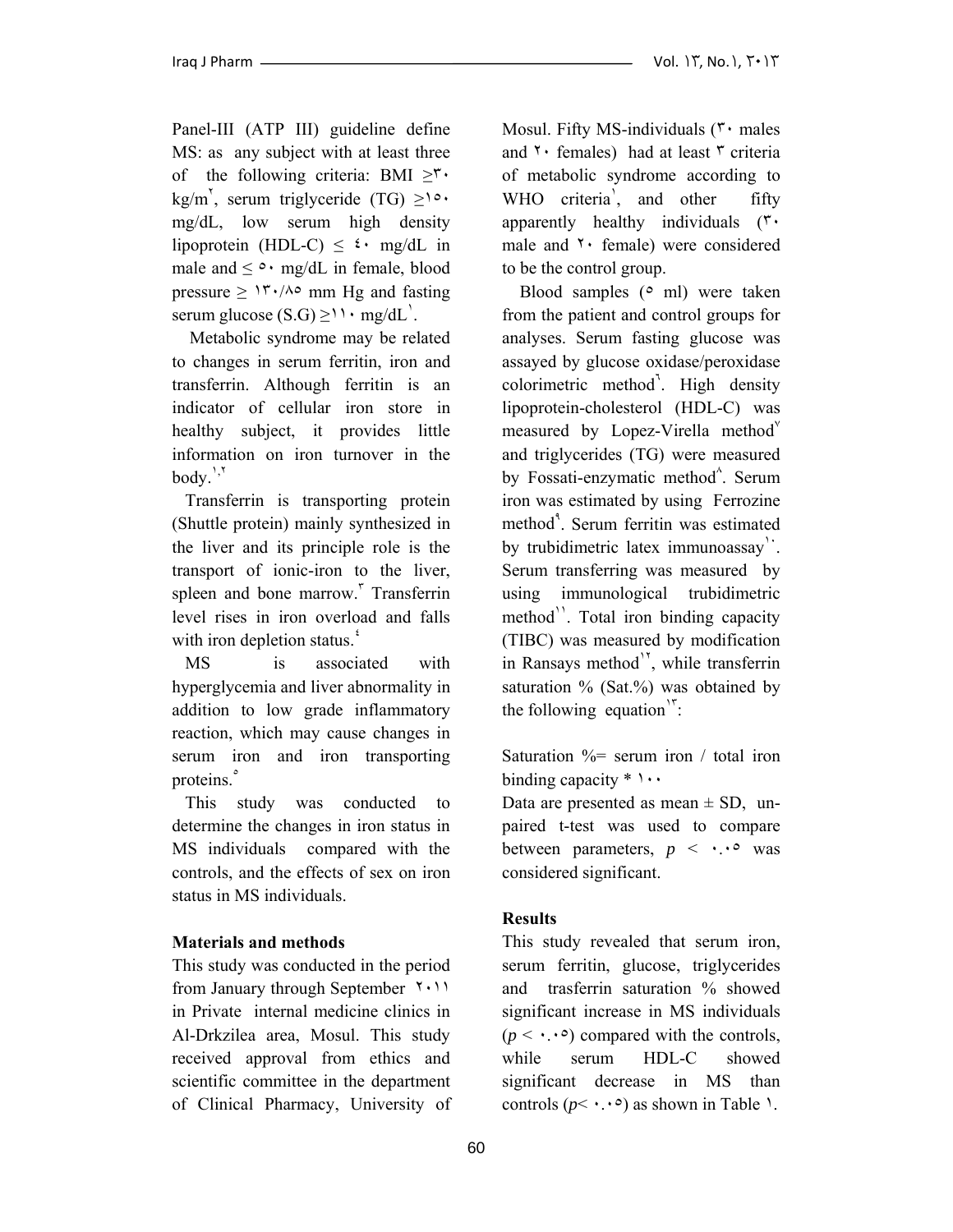| Parameter                            | Control                                                     | <b>MS</b>                                  |
|--------------------------------------|-------------------------------------------------------------|--------------------------------------------|
|                                      | $n = 0$                                                     | $n = 0$                                    |
| Serum iron $(\mu g/dL)$              | $1.90 \pm 0.1$                                              | $\Delta V_{.} \xi_{\pm}$ 11.0***           |
| Transferrin (mg/dL)                  | $Y \cdot Y + Y$                                             | $190+7$                                    |
| Ferritin $(\mu g/dL)$                | $90.9 \pm 7 \wedge$                                         | $119.7 \pm 21*$                            |
| Fasting serum glucose (mg/dL)        | $91.70 \pm 0.77$                                            | $110.9 \pm 1.***$                          |
| Triglycerides (mg/dL)                | $97.50 + 1.7$                                               | $1711 + 1777$                              |
| $HDL-C(mg/dL)$                       | $2\lambda \cdot 2 \pm 2 \cdot 2$                            | $rr_1+r_1$                                 |
| $T\text{IBC}(\mu\text{g}/\text{d}L)$ | $\mathbf{Y} \circ \mathbf{Y} + \mathbf{Y} \cdot \mathbf{Y}$ | $Y \in V$ $Y \pm Y$ $Y$                    |
| Sat. $%$                             | $17.10 \pm 1.90$                                            | $\mathcal{V} \circ \mathcal{V} + 1$ ) {*** |

Table 1: Total serum iron status parameters in metabolic syndrome (MS) individuals and controls

TIBC: Total iron binding capacity, Sat.%: transferrin saturation percentage

\* *p*<٠.٠٥, \*\**p*<٠٠١, \*\*\* *p*<٠.٠٠١

Table <sup>Y</sup>: Total iron status parameters in males and females with metabolic syndrome

| Parameter               | Male<br>$n = \tau$ .                                     | Female<br>$n = \tau$ .                                      |
|-------------------------|----------------------------------------------------------|-------------------------------------------------------------|
| Serum iron $(\mu g/dL)$ | $\lambda \lambda$ <sub>,</sub> $\lambda \pm 1$ $\lambda$ | $\lambda$ 1 $\lambda$ + $\lambda$ +                         |
| Transferrin (mg/dL)     | $190A \pm 721$                                           | $Y \cdot t + Y \cdot 1$                                     |
| Ferritin $(\mu g/dL)$   | $101 + 74$                                               | $\Lambda$ Y $\uparrow \pm$ Y $\uparrow$ 4 ***               |
| Serum glucose (mg/dL)   | $117 \pm 1.7$                                            | $1.9$ $V_{\pm}9$ $\Lambda$                                  |
| Triglycerides (mg/dL)   | $112.7 \pm 72.7$                                         | $1.9$ $0+77$ Y                                              |
| HDL-C                   | $T1.0+1.09$                                              | $\mathbf{y} \circ \mathbf{y} + \mathbf{y} \circ \mathbf{y}$ |
| TIBC $(\mu g/dL)$       | $Y \xi$ 9 $\Lambda \pm \xi$ 0                            | $\forall \xi \xi \circ \pm \tau$ .                          |
| Sat. $%$                | $T^{\circ}$ $9\pm\Lambda$ $\cdot$ $7$                    | $T^{\circ}$ $2^{\pm}$ $T^{\prime}$ $A$                      |

TIBC: Total iron binding capacity, Sat.%: transferrin saturation percentage \* *p*<٠.٠٥, \*\**p*<٠٠١, \*\*\**p*<٠.٠٠١

 Serum ferritin showed a significant increase in male individuals with MS than females  $(p \leq \cdot, \cdot, \cdot)$ , while serum HDL-C showed a significant reduction in males with MS than in females  $(P \leq \cdot \cdot \cdot)$  as shown in Table ٢.

### **Discussion**

In the present study, serum iron showed significant increase in MS patient, these result are consistent with other studies<sup> $\bar{r}$ </sup> and this increase may be due to increases in the intestinal

absorption of this element. High serum iron can also related to the proinflammatory process that usually associated with MS° (as we exclude other causes of inflammation).

 In this study, serum ferritin which is an acute phase protein showed significant increase in MS individuals, the increase in serum ferritin was related to iron body store $n^{0.5}$ , In addition, some researchers considered serum ferritin as component of  $MS^{\prime\prime}$ .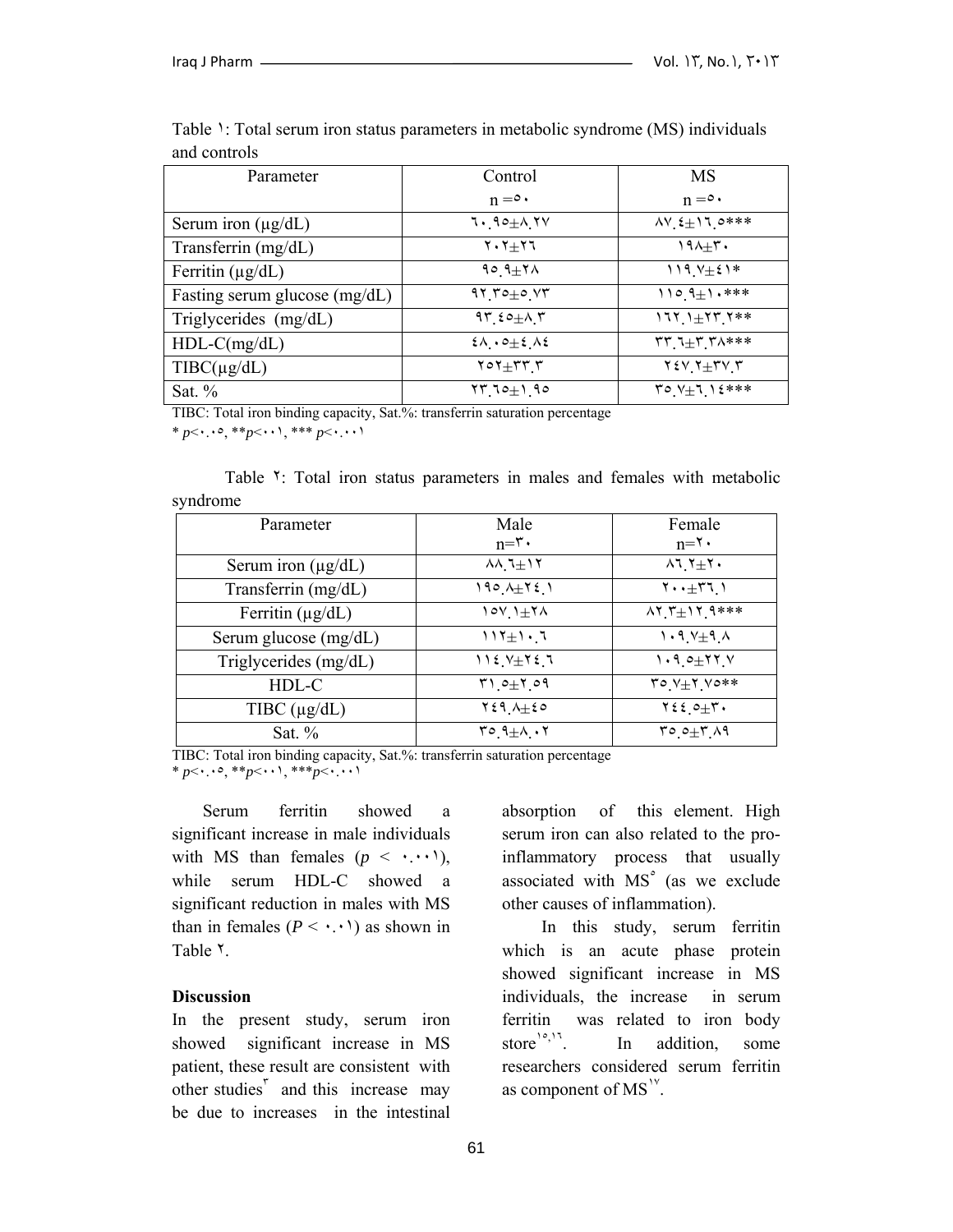The study showed no significant changes in serum transferrin between MS patient compared to controls and this consistent with results described by other workers<sup> $\lambda$ ,  $\lambda$ , while other</sup> studies showed a significant change in serum transferrin in MS individuals<sup> $\frac{5}{10}$ .</sup>

 TIBC refer to the amount of iron that could be bound to saturating transferrin other minor iron binding protein present in the serum or plasma sample this normally form one third of iron binding sites on transferrin<sup>1</sup>. In this work TIBC showed no significant change between MS individuals compared to controls and this can be related to non-significant changes in serum transferrin level between MS.

 Serum transferrin saturation percentage showed significant increase in MS compared with controls and this increase in the percentage may occurred due to significant increase in the serum iron showed in MS individuals $\mathbf{S}^{\prime\prime}$ .

 Serum ferritin showed significant decrease in female patients compared to male patients and this consistent with other studies that relate this reduction to menstrual bleeding in female patients that lead to significant reduction in serum iron body store which reflected as iron deficiency anemia in such individuals  $\binom{17,14,19}{16}$ .

 Serum glucose and serum triglycerides showed significant increase in MS compared to controls, while serum HDL-C showed significant decrease in male patients when compared to female patients and this may be due to insulin resistance and female sex hormones<sup>1٣</sup>.

 In conclusion, metabolic syndrome can cause significant changes in iron status parameters. Serum ferritin in females was significantly lower than that in males.

# **References**

- ١- Grundy S, Bremer B, Cleeman J, Smith S. Defention of Metabolic syndrome. Report of the national heart, lung and blood institute /American heart association conference on scientific issue related to definition. Circulation ٢٠٠٤,١٠٩:٤٣٣-٤٣٨.
- ٢- Martin B, Wathrins J, Ramsey J. Evaluating metabolic syndrome in medical physiology laboratory. Adv Physicl Edue ٢٠٠٤;٢٨:١٩٥- ١٩٨.
- ٣- Huebers A, Hueber E, Csiba E, et al. The significance of transferrin for intestinal iron absorption. Blood ١٩٨٣;٦١:٢٨٣-٢٩٠.
- ٤- Andrews C, Levy E. Iron is hot: an update on the pathophysiology of haemochromatosis. Blood 1994; ٩٢:١٨٤٥-٥١.
- ٥- Swaminthan S, Alam M, Fonseca V, Shah S. The role of iron in diabetes and its complication. Diabetes care ٢٠٠٧;٧:١٩٢٦-١٩٣٣.
- ٦- Halliwell B, Gutteridge C. Role of free radicals and catalytical metal iron in human disease an over review. meth enzymol ١٩٩٠;١٨٦:١- ٨٥.
- ٧- Lotta JA, Turner K. Evaluation of trinder's glucose oxidase method for measuring glucose in serum and urine. Clin Chem ١٩٧٥;٢١:١٧٥٤- ١٧٦٠.